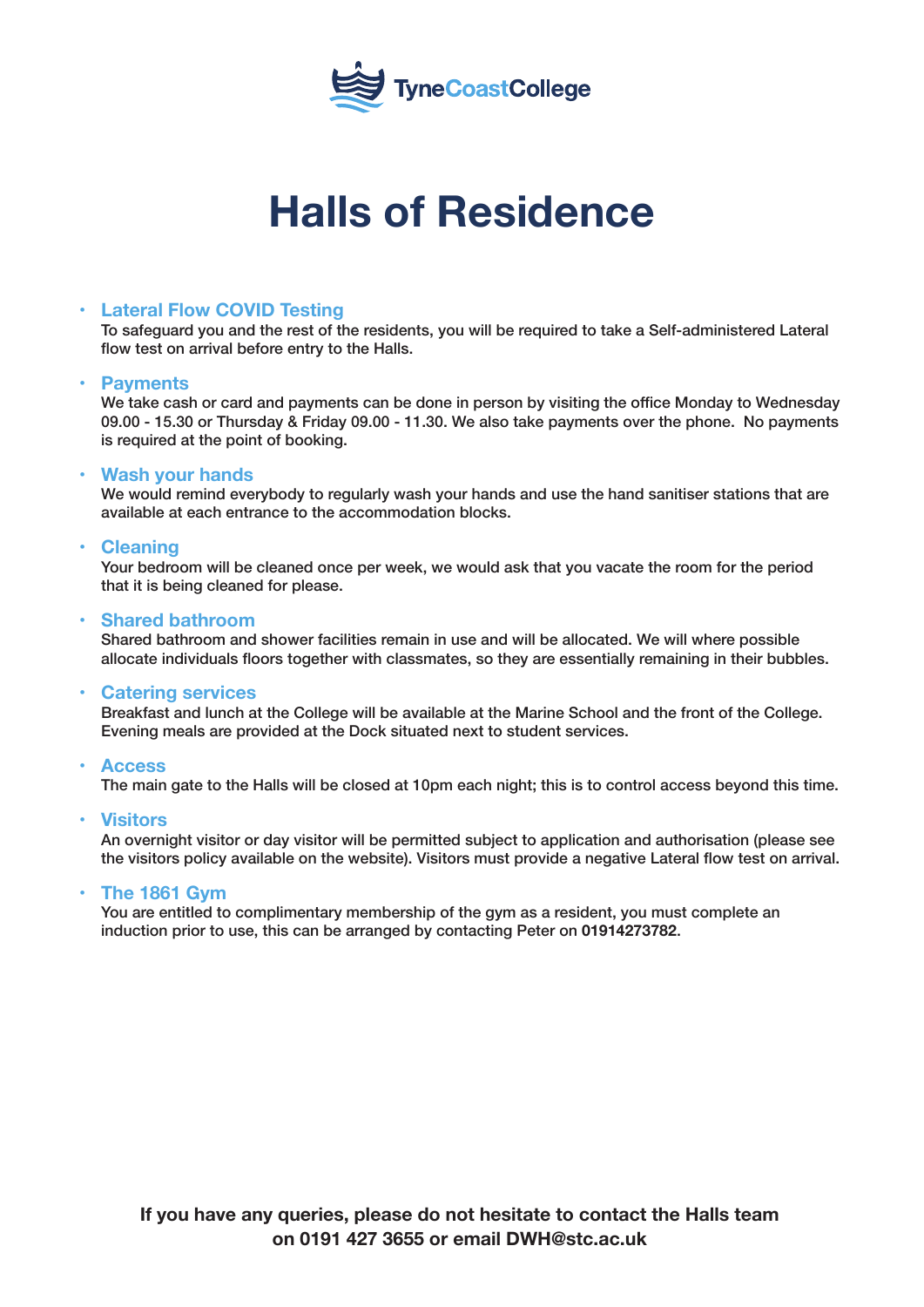

Conveniently situated within the College Campus, our Halls of Residence combines catered accommodation with easy access. Dr Winterbottom Hall is located quite centrally, with Metro access within walking distance, and regular bus services available to Newcastle, Sunderland, Durham and other local attractions.

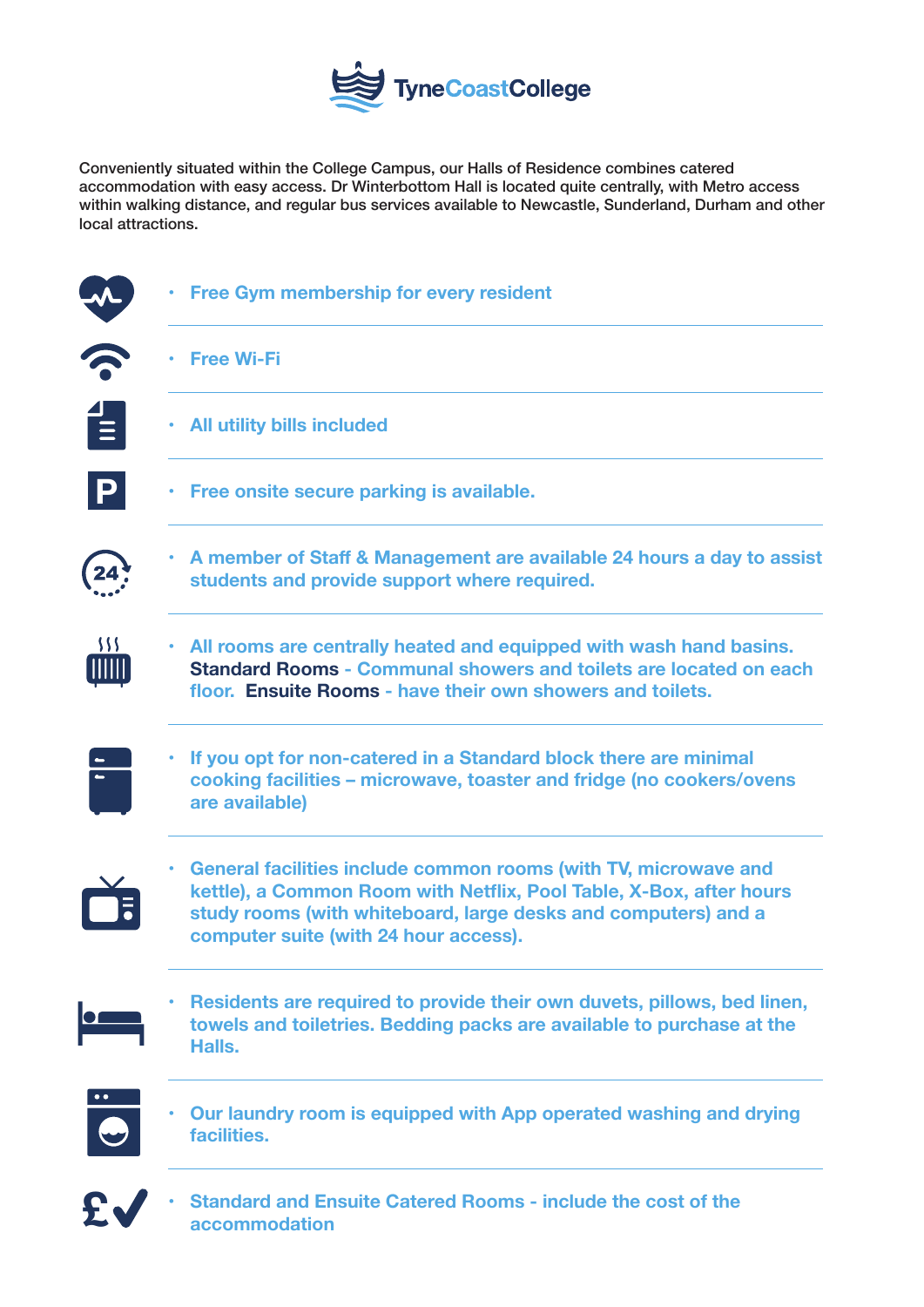

#### **Residents staying for 4 weeks, or more, will be required to pay their first 28 days rent & £100 bond deposit within 48 hours of arrival at the Halls.**

With the exception of short courses the **MINIMUM STAY FOR CADETS IS 4 WEEKS**.

Senior Residents, in general, are able to negotiate flexible periods of residence to suit their study needs. Food allowances will be placed on student cards at midnight each night, the balance will roll between Mondays to Friday, after Friday your balance will then reset to zero.

There are no married quarters and no discounts for 5 night stays.

| <b>Room Type</b>                                                                                                      | Monthly (28 days) | <b>Weekly Rate</b> | <b>Daily Food Rate</b>                                   |
|-----------------------------------------------------------------------------------------------------------------------|-------------------|--------------------|----------------------------------------------------------|
| <b>Standard Non Catered</b>                                                                                           | £280.00           | £70.00             |                                                          |
| <b>Standard Room</b><br>(£4.05 food allowance<br>$Mon - Fri)$                                                         | £361.00           | £90.25             | £4.05<br>Mon - Fri Only                                  |
| Standard<br>(£8.10 food allowance<br>$Mon - Fri)$                                                                     | £442.00           | £110.50            | £8.10<br>Mon - Fri<br>Only                               |
| <b>Ensuite Non Catered</b>                                                                                            | £420.00           | £105,00            |                                                          |
| <b>Ensuite Room</b><br>(£4.05 food allowance<br>Mon - Fri)                                                            | £501.00           | £125.25            | £4.05<br>Mon - Fri Only                                  |
| <b>Ensuite</b><br>(£8.10 food allowance<br>$Mon - Fri)$                                                               | £582.00           | £145.50            | £8.10<br>Mon - Fri Only                                  |
| U18 Standard Room<br>(£8.10 food allowance<br>Mon - Fri)<br>(£15 Shopping<br><b>Voucher for Saturday</b><br>& Sunday) | £502.00           | £125.50            | £8.10<br>Mon - Fri Only<br>(£15 Voucher Each<br>weekend) |

\*The above tariff costs only apply if you are signing up for the minimum duration of a term or the duration of your short course.

If you are attending a full-time course and you intend to stay less than 28 days, then a higher tariff will apply i.e..:

#### **£20 per night - Standard Room Non Catered £25 per night - En-Suite Room Non Catered**

Please note - U18 Marine Residents are required to be on a meal plan Monday to Friday and will receive a Food Shopping Voucher and cooking classes for weekend catering.

\* Subject to availability limited number of room type. Management reserve the right to re-allocate En-suite rooms.

N.B. Minimum stays applies, unless on short course or exams.

Accounts are payable 4 weekly in advance.

Residents are required to provide their own bedding, towels and toiletries – bedding packs are available to purchase at £25.00. They can be purchased on arrival at the Halls.

**Residents staying for 4 weeks, or more, will be required to pay their first 28 days rent & £100 bond deposit within 48 hours of arrival at the Halls.**

#### **FURTHER ENQUIRIES**

**To make a booking please complete the Booking Form below and email it to dwh@stc.ac.uk**